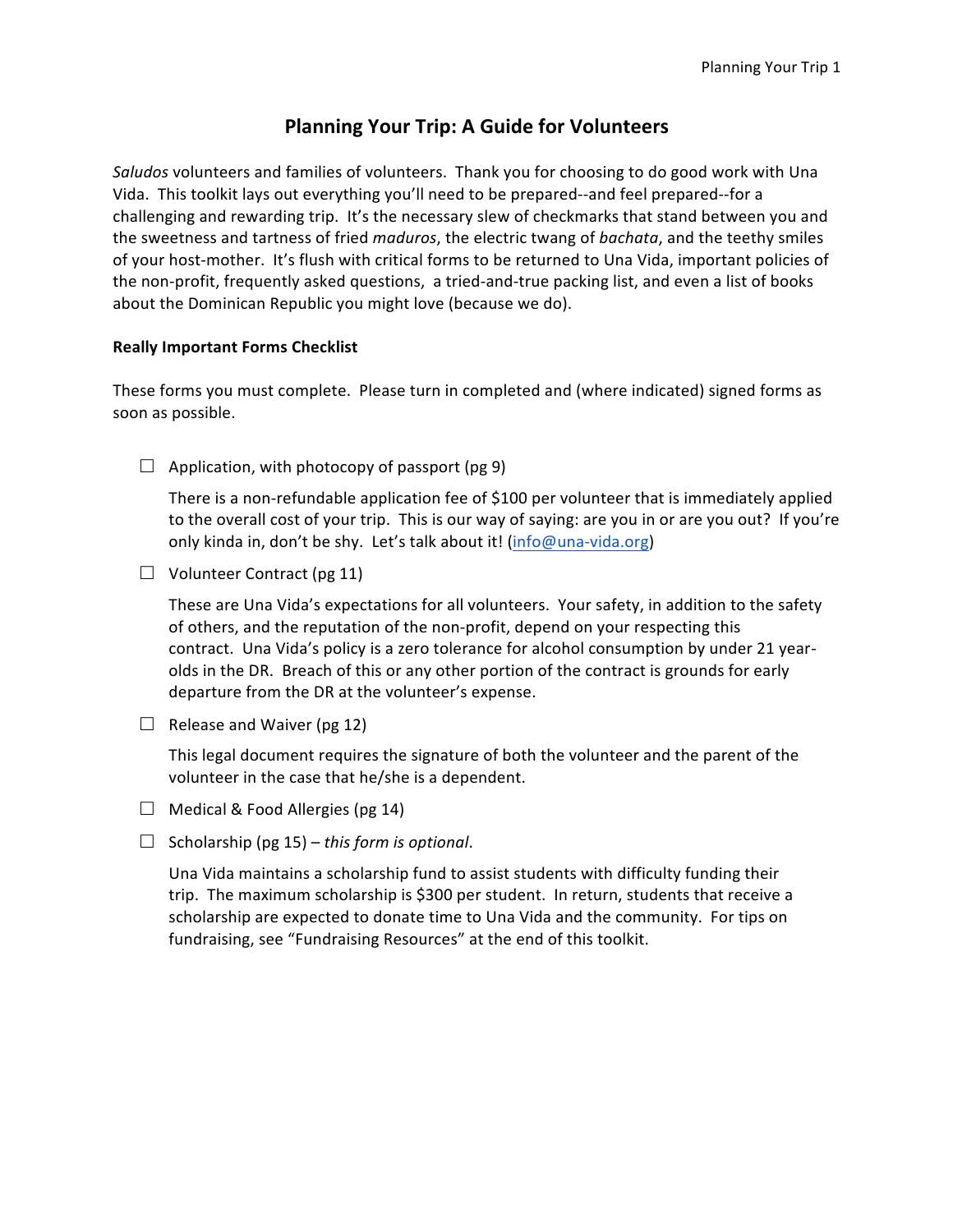## **Frequently Asked Questions (FAQ)**

## Q: How does the housing situation work? Will I be alone or with another volunteer?

A: Una Vida staff will arrange housing based on the size and preference of each group. You may or may not be presented with the choice of going solo or with another volunteer, but if you are, here's the scoop: historically, volunteers that go solo—with or without Spanish language skills—get a lot out of their host-family experience.

## Q: Are the host families supportive of Una Vida's policies?

A: On the whole, yes. Some volunteers have, however, been offered alcohol (a small amount with dinner, typically) by their host families. Culturally, this is the normal and hospitable thing to do. In this scenario, of course, it is your job to politely decline.

## Q: *Is there anything disrespectful, any cultural blunder that I should be aware of?*

A: Generally speaking Dominicans are very laid back and easy going. At the dinner table, it's a good idea to eat heartily, even if you're not thrilled with the dish. If for some reason you just *cannot* eat what's served, use the phrase "me hace dano" (pronounced: me ah say danyo), meaning it hurts my stomach, with lots of empathy and good humor. Regarding coffee, Dominicans drink small amounts in part because it's expensive, so be careful not to serve yourself a venti.

## Q: Will I eat all my meals with my host family?

A: You will typically eat three meals a day with your family. In the case of a day-long excursion into Haiti or elsewhere, be sure to let your family know you won't be home for lunch.

### Q: Should I help my host family with things like dishes and laundry?

A: It's these small and humble acts that show the most respect to and appreciation for our host families. 

## Q: What if I don't speak Spanish?

A: You're not the first. Facial expressions and primitive sign language are your allies. Learning basic words and phrases—showing due diligence with a pen and notebook—is a good way to bond with your hosts.

### Q: *What kind of accommodations should I expect in terms of shower, bathroom, etc.?*

A: Accommodations vary from host to host but be prepared for cold watered bucket baths. It is what it sounds like, except more enjoyable. Most houses have basic plumbing. Note, however, that used toilet paper and feminine hygiene products always go in the trash can next to the toilet.

### Q: *Do I need to get any vaccinations or medications?*

A: In a word: talk to your doctor. Opinions do vary, particularly regarding preventitive malaria medications. Again, talk to your doctor. Also, Una Vida is here to help. Acidophilus, a beneficial bacteria supplement, helps prevent digestive problems associated with a foreign diet.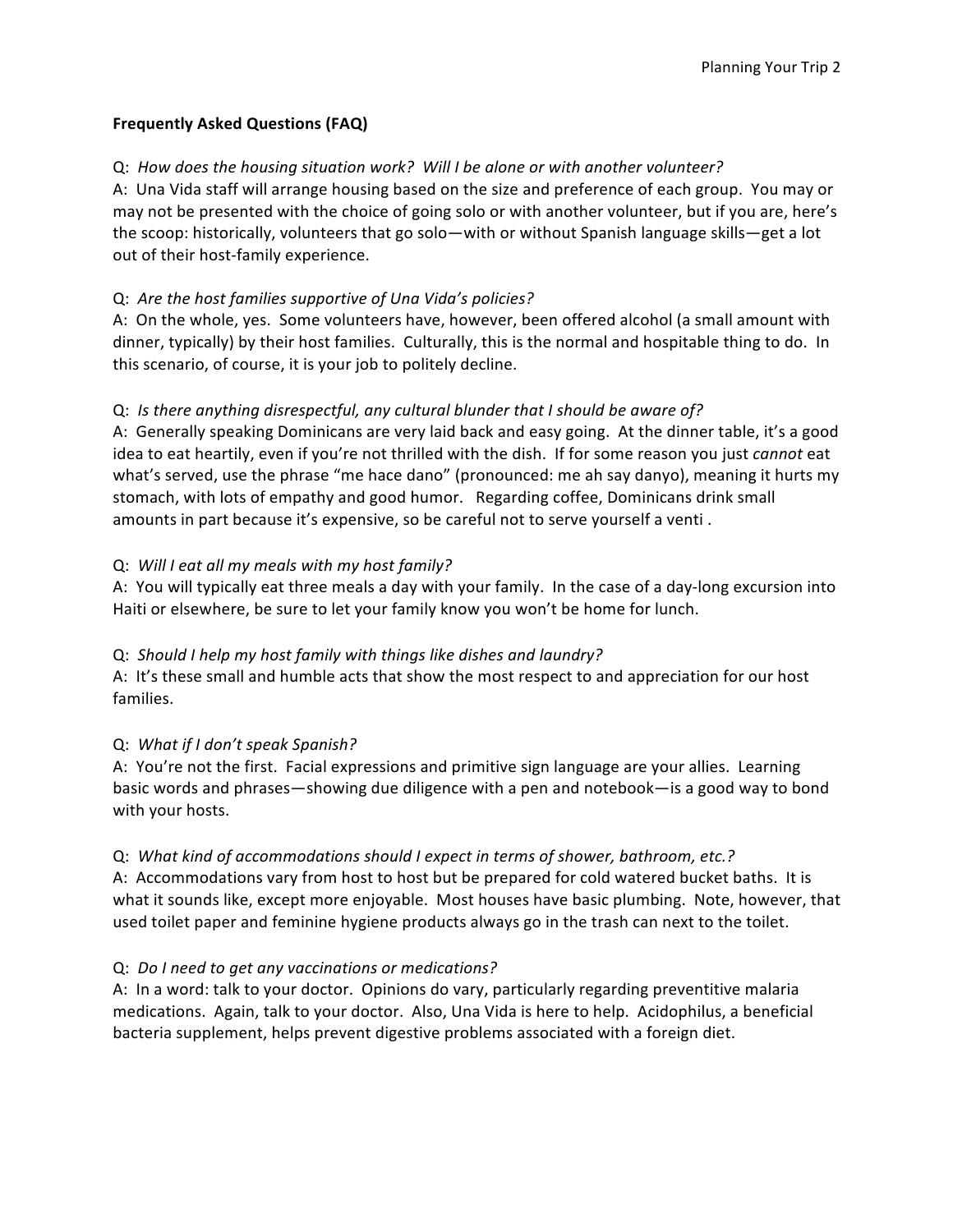## Q: *Should I bring a journal?*

A: Yes! You really should.

## Q: *Should I bring my own snacks?*

A: It's a good idea to have a few bars in your backpack just in case. Gobs of peanut butter out of the jar have also been a popular snack/treat.

## Q: *Should I bring make-up?*

A: No. But, if you insist, know that it will be appropriate only when going out at night.

## Q: As a female, should I be aware of male Dominican charm?

A: Yes, indeed. Dominican men make a lavish display of their attraction to you in the form of cat calls and adoring looks. This can be an appreciated self-esteem boost, but, if entertained, can also be a significant distraction from the goals of the trip: to do a job and learn about a culture. Remember that you represent Una Vida.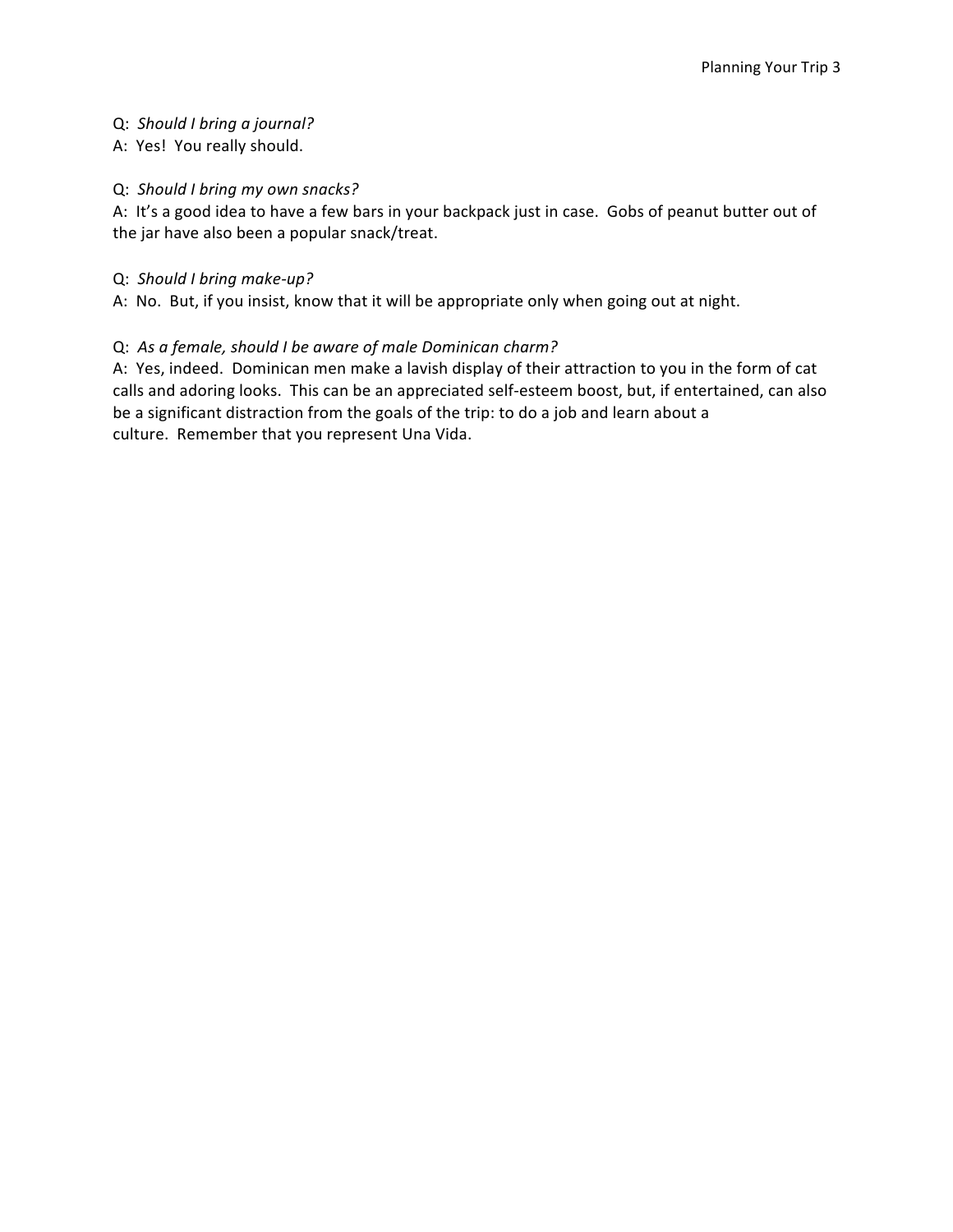## **Tried and True Pack List**

Due to possible tight sleeping quarters be mindful of how you pack. As Americans, we tend to bring too much. Also, be aware of airline restrictions regarding carry-on bags (liquids, knifes, etc.).

Personal Items:

- □ Passport and second form of ID (Driver's license, state ID card, or school ID card)
- □ Framed photo to leave with your host family
- □ Journal and pens
- $\Box$  Headlamp or flashlight and extra batteries (small flashlights are good to give families when you leave)
- $\Box$  Camera and extra batteries
- □ Compact English-Spanish Dictionary
- $\Box$  Hat (fully brimmmed is best)
- **□** Work gloves
- **□** Sunglasses
- □ Sunscreen/lip balm
- **□** Benadryl stick
- □ Bug spray (Deep Woods Off/Sportsman is quite good)
- $\Box$  Old pillow case or garbage bag for laundry
- $\Box$  5 plastic grocery bags
- □ 5 large Ziploc bags
- □ Watch with alarm or travel alarm clock
- $\Box$  Packaged snacks (granola bars, cliff bars etc.)
- $\Box$  2 two-quart water bottles (one goes in your backpack for the flight)
- $\Box$  Ear plugs (it gets loud!!!!)
- □ Swiss army knife or Leatherman (optional)

### Clothing Items:

- $\Box$  Water shoes and/or Teva type shoes (for bathing in the river)
- $\Box$  Tennis shoes/hiking boots (for day to day work and hiking)
- $\Box$  Sandals or shoes to wear at night (a little more dressy)
- $\Box$  One pair of dress shoes (men)
- $\Box$  2 swim trunks or bathing suits (women must wear tank top over bathing suit)
- $\Box$  2 towels (a bath size towel and a thinner one for a quick dry)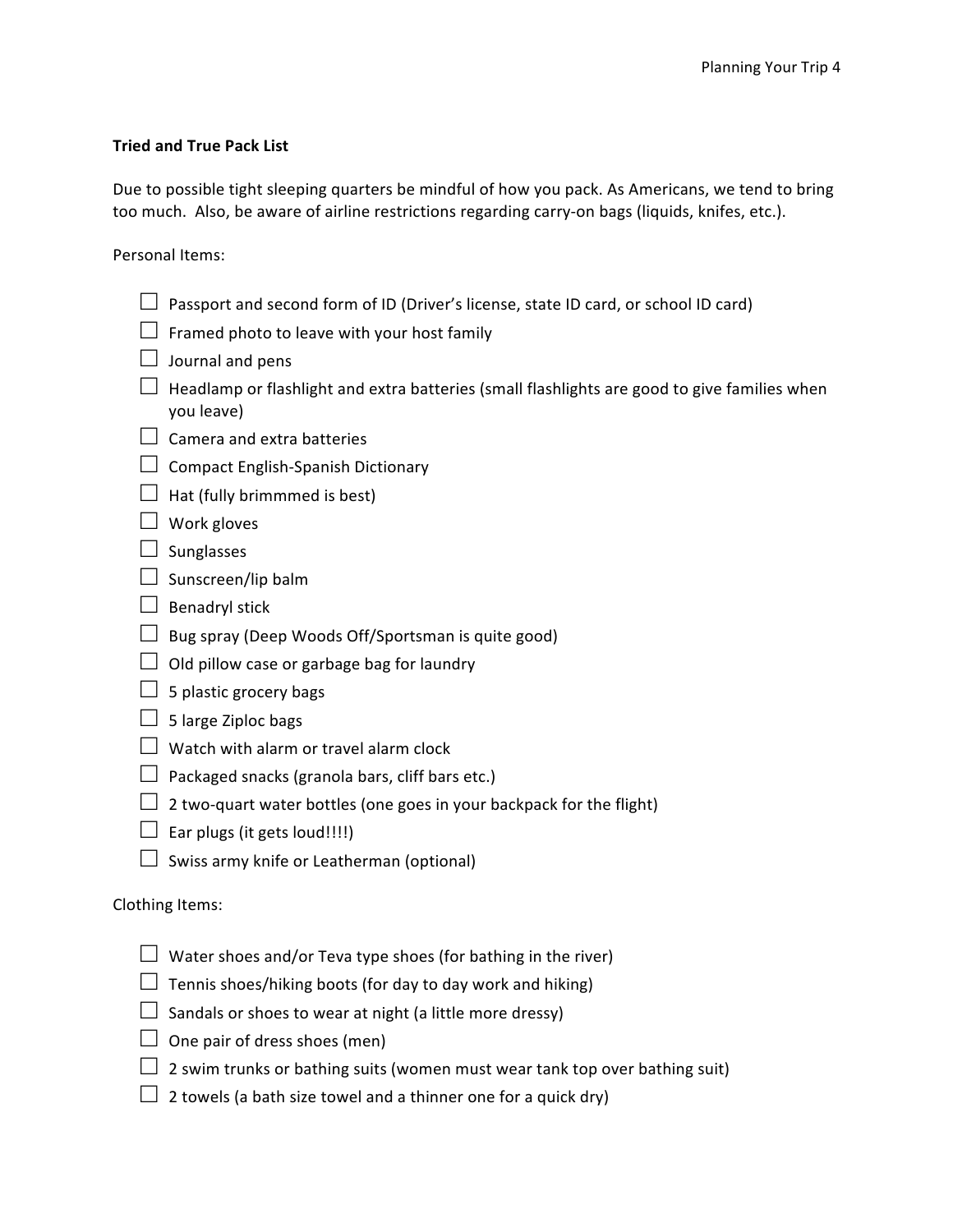|             | 4 pairs of shorts/Capri's                                                                      |
|-------------|------------------------------------------------------------------------------------------------|
|             | T-shirts/tank tops (for work)                                                                  |
|             | 2 pairs of long pants                                                                          |
|             | 2 collared shirts for gentlemen for night time                                                 |
|             | 1 or 2 cotton dresses or skirts and tops (on disco nights, you will want nice, modest clothes) |
|             | Light sweater or hoodie and sweats (for nights in the mountains)                               |
|             | 6 pairs of socks                                                                               |
|             | 6 pairs of underwear                                                                           |
|             | Lightweight cotton sleep attire (boxers and t-shirts work great)                               |
|             |                                                                                                |
|             |                                                                                                |
|             | Toothbrush                                                                                     |
| Toiletries: | Toothpaste                                                                                     |
|             | Deodorant                                                                                      |
|             | Shampoo (in a small bottle)                                                                    |
|             | Body soap                                                                                      |
|             | <b>Hand sanitizer</b>                                                                          |
|             | All purpose wipes (good for when water is limited)                                             |

Gifts: gifts are really nice to bring as a thank you to your host family. In addition to thank you notes and your framed photo, think about bringing one or two (not all!) of the following: handmade anything (always the best!), T-shirts or baseball caps, kitchen towels, pot holders, and wipeable/flannel-backed table cloths. Also think about things like playing/Uno cards and nail polish, which are gifts but also activities to do with your fam.

## Do *Not* Pack:

X Too much

X Large amounts of cash (Una Vida will exchange your dollars to pesos for you)

- X Travelers checks
- X Hair dryers
- X Curling or Flat irons
- $X$  Too much make  $-$  up
- X Electronics\* (including iPods!)
- X Anything you would be devastated to lose

\*Bring cell phones for in-transit communication. They'll be taken and stored for you in Santo Domingo for safe-keeping.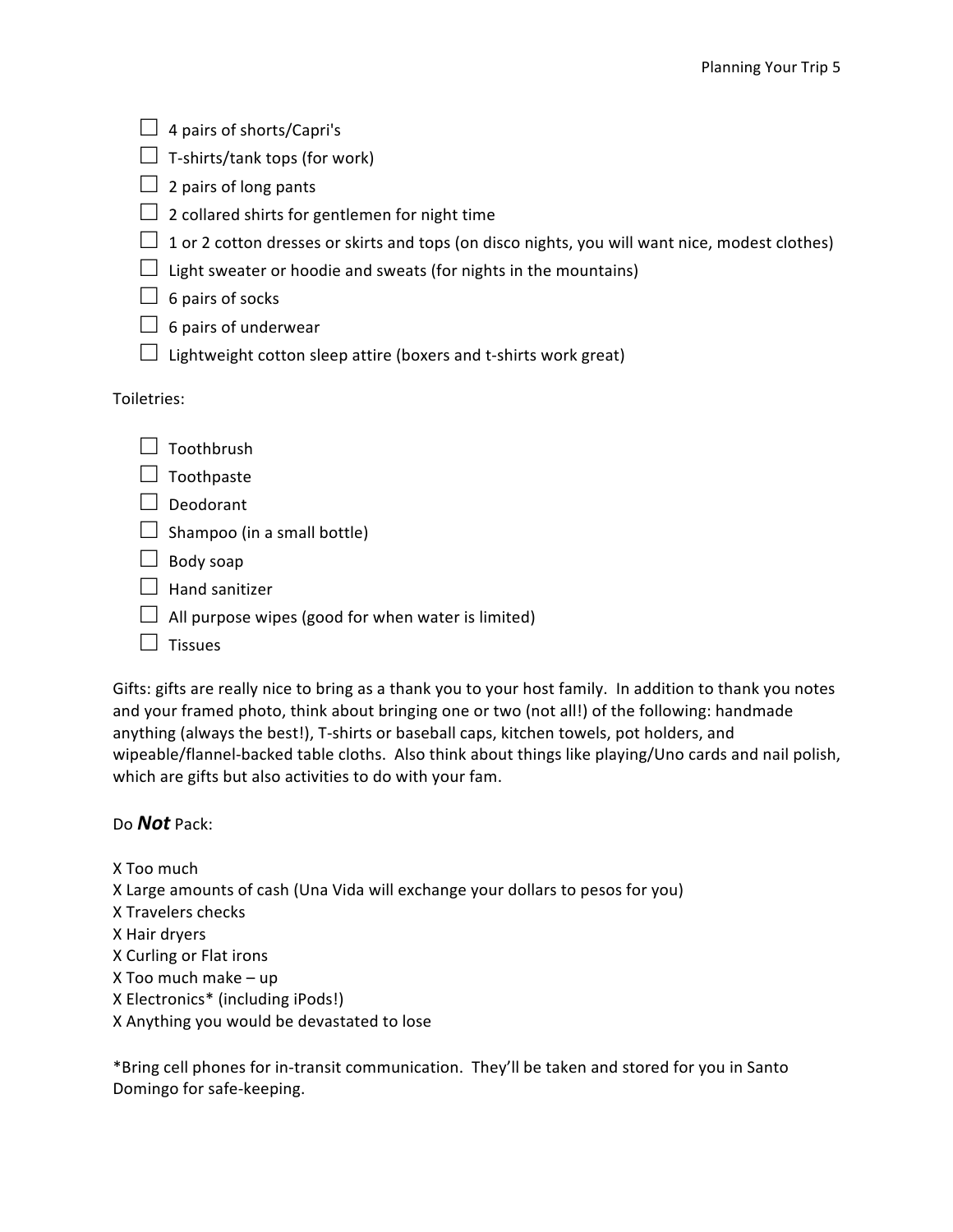## **Una Vida Book Club**

These are the books that have grounded us, inspired us. We encourage our volunteers to begin their journey well before they get on a plane with something(s) from this list.

On the Dominican Republic:

- In the Time of the Butterflies, Julia Alvarez
- *Before We Were Free*, Julia Alvarez
- *How the Garcia Girls Lost Their Accents*, Julia Alvarez
- *Why The Cocks Fight: Dominicans, Haitians, and the Struggle for Hispaniola, Michele Wucker*
- The Feast of the Goat, Mario Vargos Llosa and Edith Grossman

### On Haiti:

- *On That Day Everybody Ate: One Woman's Story of Hope and Possibility in Haiti, Margaret Trost*
- Pathologies of Power Health, Human Rights, and the New War on the Poor, Dr. Paul Farmer
- *Brother, I am Dying*, Edwidge Danticant

On International Development & Social Service:

- *Half the Sky: Turning Opression into Opportunity for Women Worldwide*, by Nicholas D. Kristof and Sheryl WuDunn
- *Development as Freedom*, by Amartya Sen
- *Creating a World Without Poverty*, Muhummad Yunus
- *Mountains Beyond Mountains*, by Traci Kidder
- The Blue Sweater, by Jacqueline Novogratz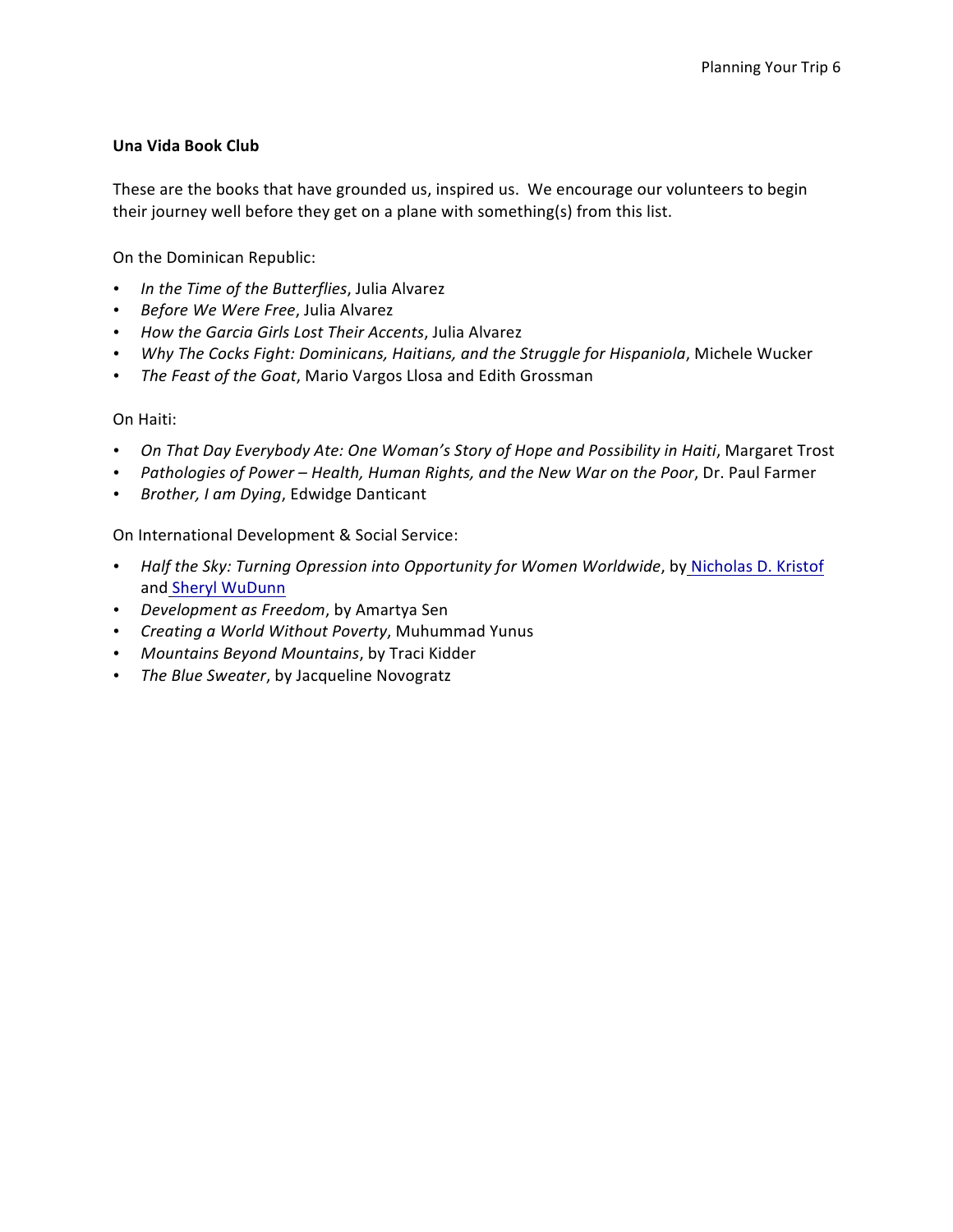### **Fundraising Resources**

Many participants fundraise through tax deductible donations from family, friends, and local businesses, sometimes the entire cost of the trip. The following letter is a template; use it for inspiration for your own letter or just tweak a few things to add your own touch. Stuff the letter in an envelope with one or two articles from the Press Page of the website and you're on your way. Good luck!

Dear family and friends,

This summer I'm planning to travel to a rural part of the Dominican Republic with a small nonprofit called Una Vida, a  $501(c)3$  non-profit that is dedicated to building community and inspiring change, both here and in the developing world- specifically the Dominican Republic.

The trip is a service-learning trip, meaning we'll work on projects—health, housing, education, etc.—while we soak up the lessons of cross-cultural exchange. We'll live and eat with Dominican families, and travel to rural mountain villages and markets.

In preparation for the trip, I'm not only reading up on the DR, but scrambling to fundraise the cost of my trip. I'm asking family and friends as well as local businesses to chip in to get me there. 

If you make a check out to Una Vida with my name on the memo line, Barbara will send you a receipt (it's tax deductible!). You can send it to:

# Barbra Gronberg PO Box 751495 Petaluma, Ca 94975

Thank you so much! Also, check out *unavida.org* and see some of the amazing work that's already been done...

Sincerely,

John Smith

Some participants have taken their letter stuffing a step further to solicit non-monetary donations from specific local businesses. This of course is going above and beyond, and not technically related to your personal fundraising effort, but something that people have done with great success in the past preparing for the DR. The following letter to a dentist could be modified to solicit footwear from a shoe company or little league equipment from a sporting goods store....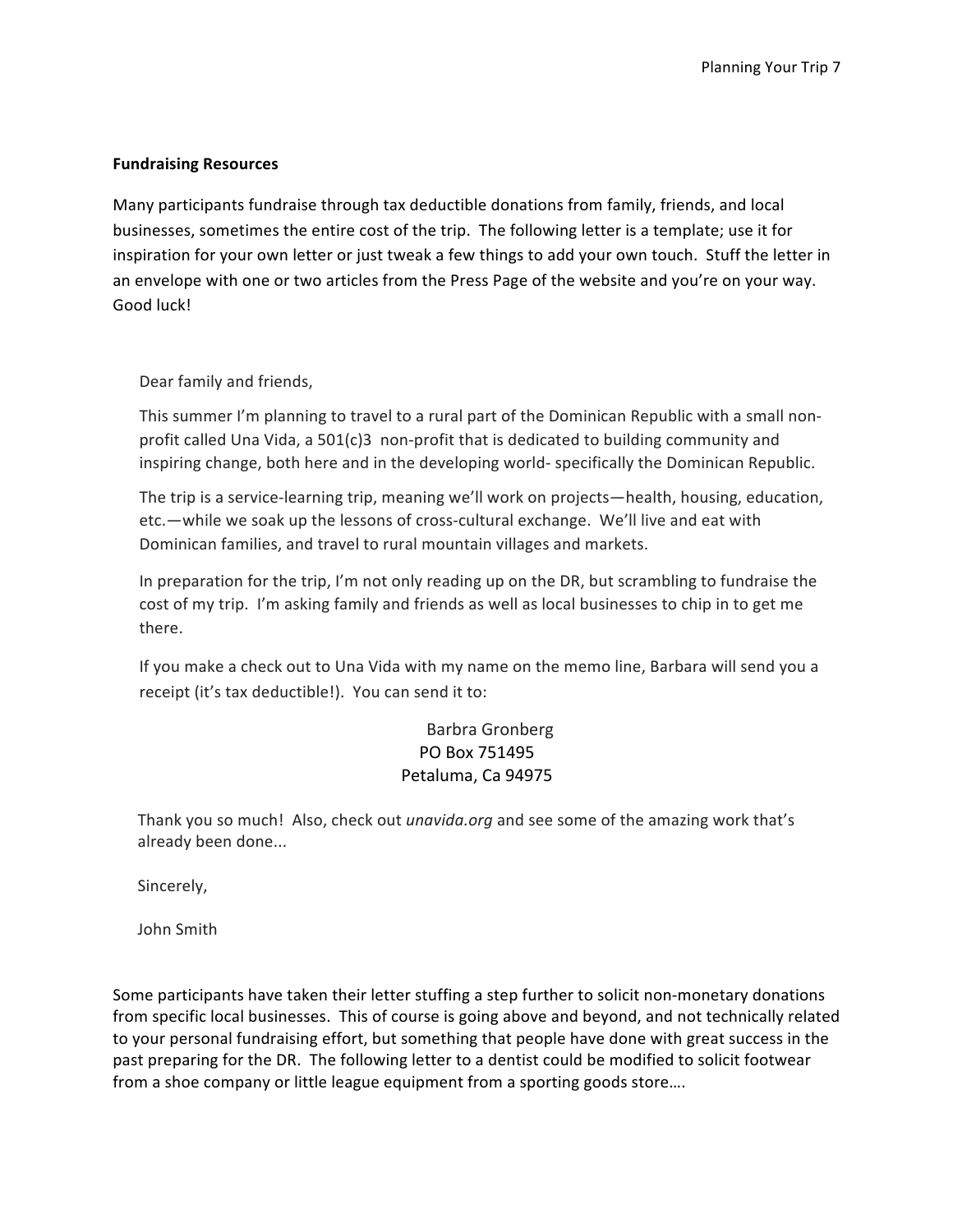Dear Dr. Ramos,

This summer I'll be spending two weeks on a service-learning trip to the Dominican Republic and Haiti with a  $501(c)3$  non-profit called Una Vida.

Una Vida has conducted construction, education, and public health-based projects in a rural corner of the Dominican Southwest since 1996. Founded by a high school teacher, formerly a Peace Corps volunteer in the very village we serve, the organization knows the community—and it's needs—intimately.

I'm writing you to ask for your help with one such need: dental hygiene supplies. Dental care for the very poor in the DR and Haiti often means pulling teeth when it gets bad. We need toothbrushes, toothpaste and floss to assist the local clinic in putting the emphasis back on prevention. Any donation is much appreciated.

Thank you so much for your time. Please feel free to visit una-vida.org or contact me with questions or concerns at  $\qquad \qquad \qquad \omega \qquad \text{.com}$ 

Sincerely,

John Smith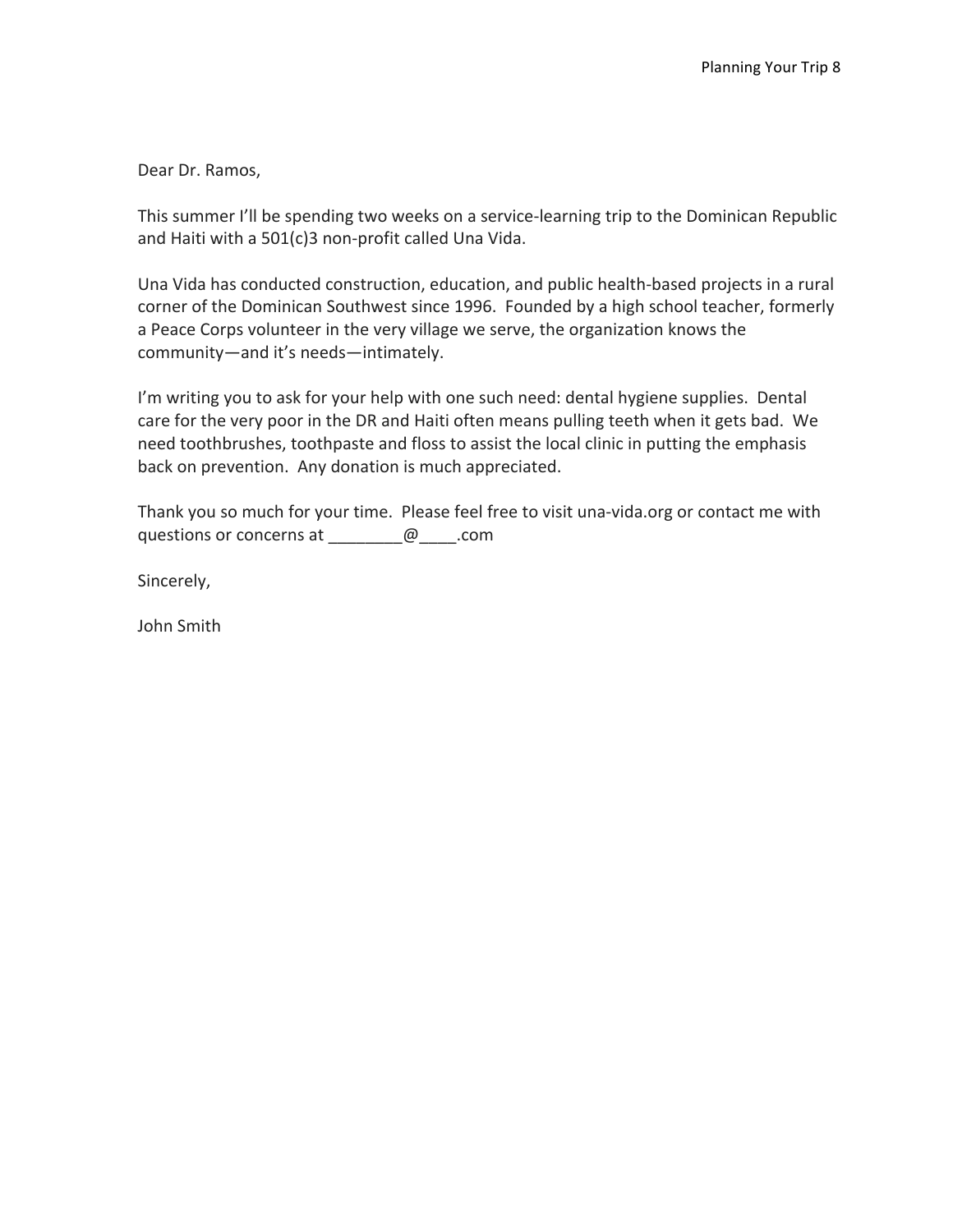#### **Una Vida Application** 1 of 2

| <b>Emergency Contact Information:</b> |
|---------------------------------------|
|                                       |
|                                       |
|                                       |
|                                       |

Signature: \_

\*Applications will be processed upon receipt of a \$100.00 non-refundable application fee. This amount will be credited towards the cost of the trip.

\*To participate in the trip minors must actively participate in Una Vida. This includes meeting attendance, fundraising participation (if \$ is needed), and participating in community service activities. We understand that grade checks will be made and my child must maintain at least a 2.0 GPA, as well as have no disciplinary actions against him/her.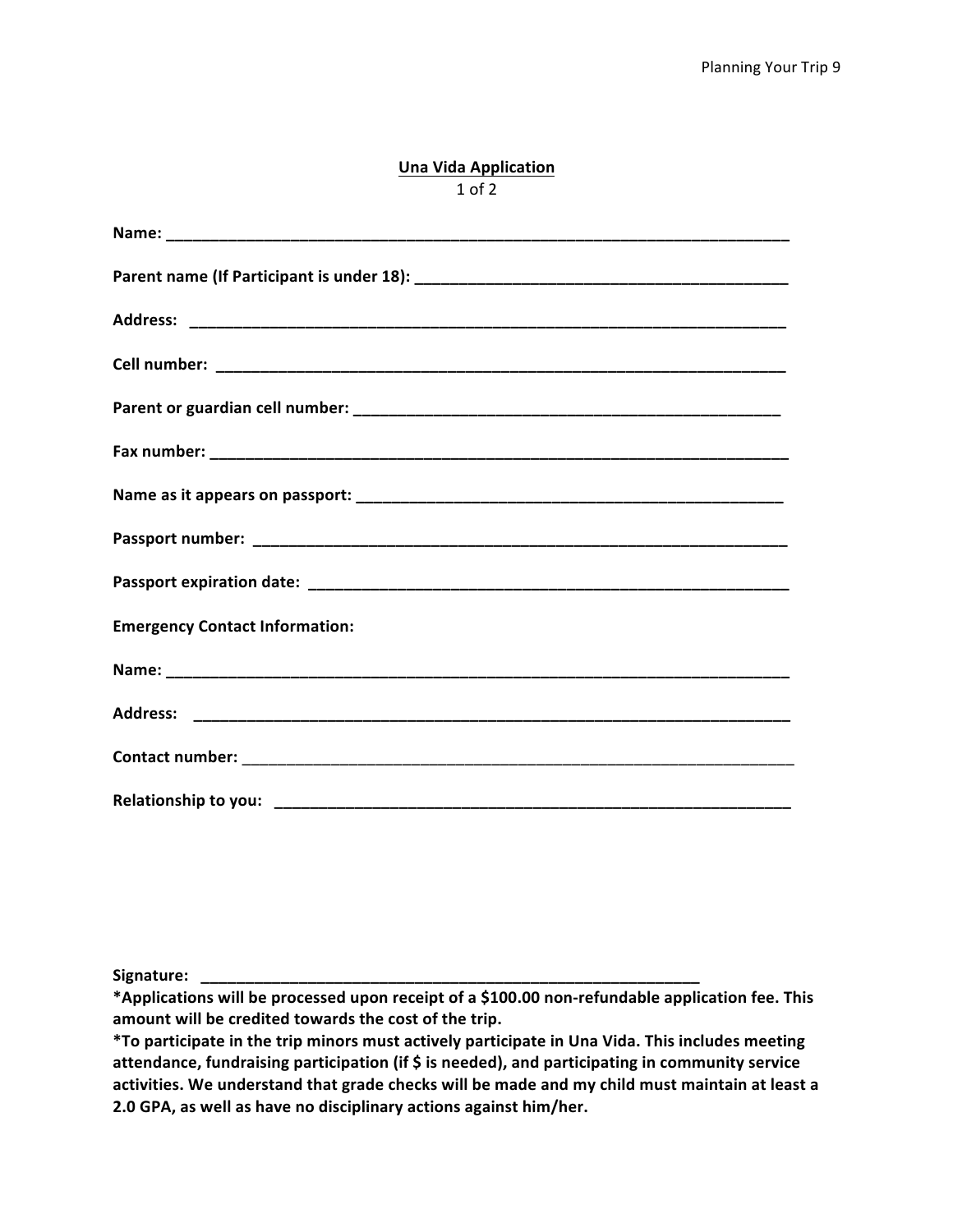**Parent/Guardian Signature: \_\_\_\_\_\_\_\_\_\_\_\_\_\_\_\_\_\_\_\_\_\_\_\_\_\_\_\_ DATE: \_\_\_\_\_\_\_\_\_\_\_\_\_\_\_ Minor Signature: \_\_\_\_\_\_\_\_\_\_\_\_\_\_\_\_\_\_\_\_\_\_\_\_\_\_\_\_\_\_\_\_\_\_\_\_\_ DATE: \_\_\_\_\_\_\_\_\_\_\_\_\_\_\_**

*Application Continued*

2 of 2

The following answers will be kept confidential. Please be thoughtful and honest.

**1.** What is your motivation for wanting to participate in this trip?

2. Have you ever lived in, worked in, or traveled to another country? Please explain.

**3.** Are you currently volunteering locally? If yes, which organization? If not, Why?

**4.** Do you have any specific skills/talents you would like to share on this trip? If so, please tell us about them.

**5.** What concerns might you have about traveling to a developing country?

**6.** What else would you like to share about yourself?

**Parent/Guardian (for volunteers under 18):** 1. Does your child possess the positive qualities needed to participate in this trip? Please Explain.

**2.** Why do you want your child to participate in this trip?

**3.** Does your child have any special needs? (Allergies, medical etc.)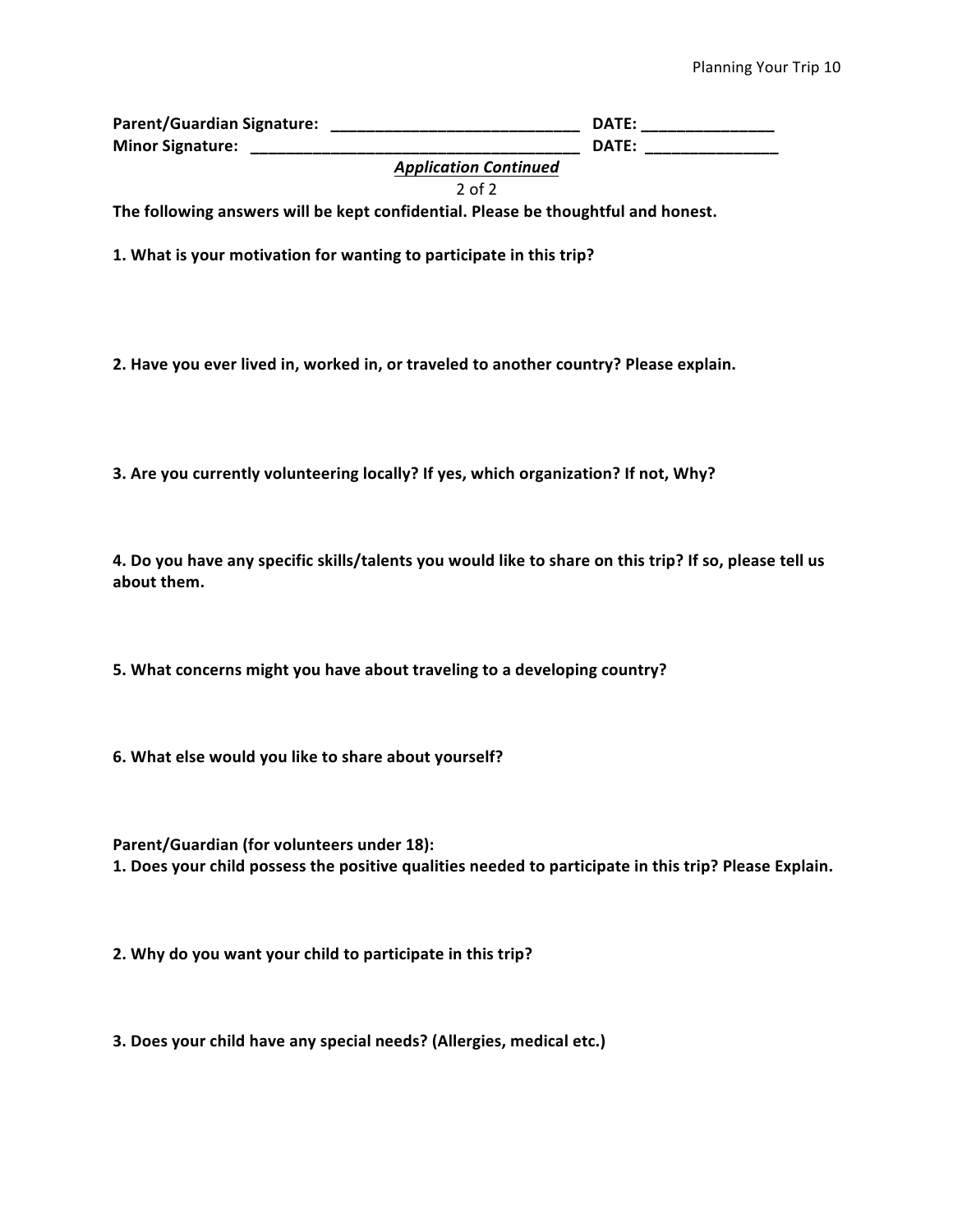## **4. Una Vida does NOT allow minors to drink while in the Dominican Republic, although it is** culturally acceptable. Do you believe this will be a concern for your child? **Volunteer Contract**

**Name of participant (please print): \_\_\_\_\_\_\_\_\_\_\_\_\_\_\_\_\_\_\_\_\_\_\_\_\_\_\_\_\_\_\_\_\_\_\_\_\_\_\_\_\_\_**

## As a volunteer, I agree to:

abstain from the use of alcohol (minors 21 or younger), use discretion with the use of alcohol (adults), nor will I use any illegal substances. I understand that I am placing Una Vida staff and other participants at risk if I choose to use alcohol or illegal substances. I understand that it is socially acceptable for minors to drink in the Dominican culture. I also understand that there is a strong possibility that members of my host family will offer me alcohol and that I am expected to say NO to any offer of alcohol given to me.

Advise Una Vida staff if I have knowledge that any minor involved in the trip is drinking or using illegal substances.

Letture member that I have come to learn, not to teach. I'll resist the temptation to inform our hosts about "How we do things".

Respect the host's religious views.

\_\_\_\_\_ Respect the group and the team leaders and their decisions.

**\_\_\_\_\_** Refrain from gossip.

\_\_\_\_\_ be creative and supportive when things do not go as planned.

Refrain from any activity that could be constructed as romantic interest toward a Dominican or fellow team member.

Respect curfew as determined by Una Vida staff. As a courtesy to the tem leaders, and for your own safety, an adult must know of your whereabouts at all times.

Abide by the regulations, as explained by Una Vida staff. I also understand that if I do not comply with any or all of these regulations I could b asked to return to the United States or have another consequence, as decided by Una Vida staff. If I am required to return to the United States before the end of the trip, my family will be responsible for any and all additional expenses. **Signature of Participant: \_\_\_\_\_\_\_\_\_\_\_\_\_\_\_\_\_\_\_\_\_\_\_\_\_\_\_\_\_\_\_\_\_ DATE: \_\_\_\_\_\_\_\_\_\_\_\_\_**

# To be completed by Parent/Guardian of volunteer under the age of 18

As a parent/guardian, I am supporting my child's decision to participate in this trip. By signing this pledge, I understand that if my child does not comply with any or all of these regulations as outlined by Una Vida my child could be asked to return to the United States or have another Consequence, as decided by Una Vida. If my child is required to return to the United States, due to the breaking of this pledge, before the end of the trip, I will assume any and all additional financial expenses. **Signature of Parent/Guardian: \_\_\_\_\_\_\_\_\_\_\_\_\_\_\_\_\_\_\_\_\_\_\_\_\_\_\_\_ DATE:** \_\_\_\_\_\_\_\_\_\_\_\_\_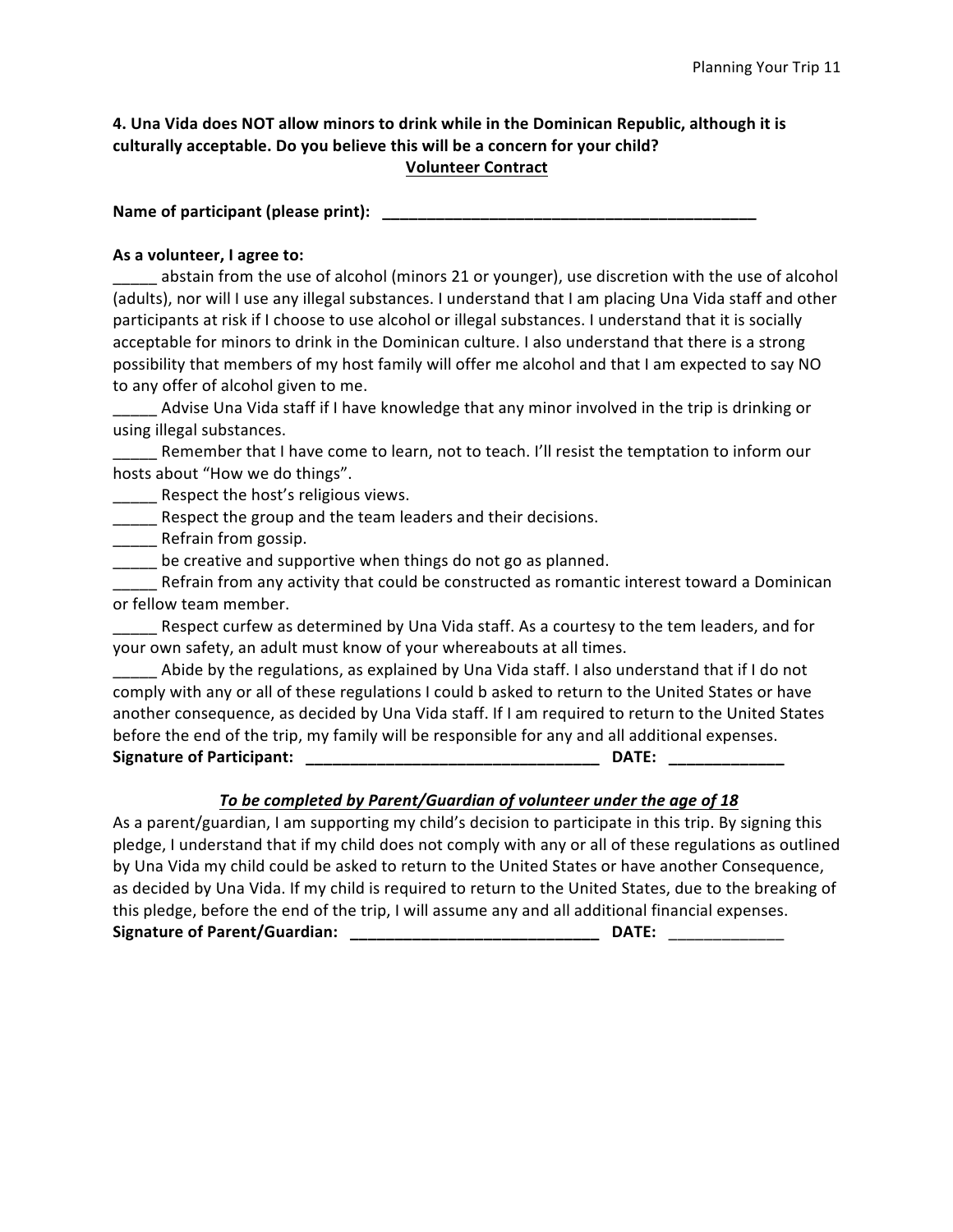## **Release and Waiver of Liability**

## **Please read carefully! This is a legal document that affects your legal rights!** Name of participant (please print):

THIS RELEASE AND WAIVER OF LIABILITY (the "Release") executed on this day of \_\_\_\_\_\_,\_\_\_\_\_\_,(year), by \_\_\_\_\_\_\_\_\_\_\_\_\_\_\_\_\_\_\_\_\_\_\_\_\_\_\_\_\_\_\_\_\_\_(the "Volunteer" or "Parent/Guardian of a Volunteer"), in favor of Una Vida, a California nonprofit corporation, its directors, officers, employees, and agents (collectively Una Vida).

I, the Volunteer (and Parent/Guardian of the Volunteer), desire to work as a volunteer for Una Vida and engage in the activities related to being a volunteer with Una Vida. I, the Volunteer (and Parent/Guardian of the Volunteer), Support my child's desire to work as a volunteer. I understand that the activities may include but are not limited to traveling to and from the Dominican Republic, travel within the Dominican Republic, constructing and rehabilitating residential buildings, consuming food and living in accommodations available and provided in the Dominican Republic, and all activities included throughout the trip.

I, the Volunteer (and Parent/Guardian of the Volunteer) hereby freely and voluntarily execute this Release under the following terms:

## **1. Waiver and Release:**

**I, the Volunteer (and Parent/Guardian of the Volunteer) hereby release and forever discharge and** hold harmless Una Vida and its successors an assigns, and/ or any other volunteers on this trip from any and all liability, claims, and demands of whatever kind of nature, either in law or in equity, which arise or may hereafter arise from Volunteer's activities with Una Vida. I, the **Volunteer (and Parent/Guardian of the Volunteer) understand and acknowledge that this Release** discharges Una Vida, and/or any other volunteers on this trip from any liability or claim that I, the **Volunteer (and Parent/Guardian of the Volunteer), may have against Una Vida, and/or any** participants on this trip with respect to any bodily injury, personal injury, illness, death, or property damage that may result from Volunteers activities with Una Vida. I, the Volunteer (and **Parent/Guardian of the Volunteer) also understand that Una Vida does not assume any** responsibility for or obligation to provide financial assistance or other assistance, including but not limited to medical health or disability insurance in the event of injury or illness.

### **2. Insurance:**

**I, the Volunteer (and Parent/Guardian of the Volunteer) understand that Una Vida does not carry** or maintain health, medical, travel or disability insurance coverage for any Volunteer. I may purchase any of these at my own expense.

### **3. Medical Treatment:**

**I, the Volunteer (and Parent/Guardian of the Volunteer), hereby release and forever discharge** Una Vida, the Petaluma City School District and/or any volunteer on this trip from any claim whatsoever which arises or may hereafter arise on account of any first-aid treatment, or other medical services rendered in connection with Una Vida or in the case of a minor child, with the decision by an representative or agent of Una Vida to exercise the power to consent to medical or dental treatment as such power may be granted and authorized in the Medical Release form.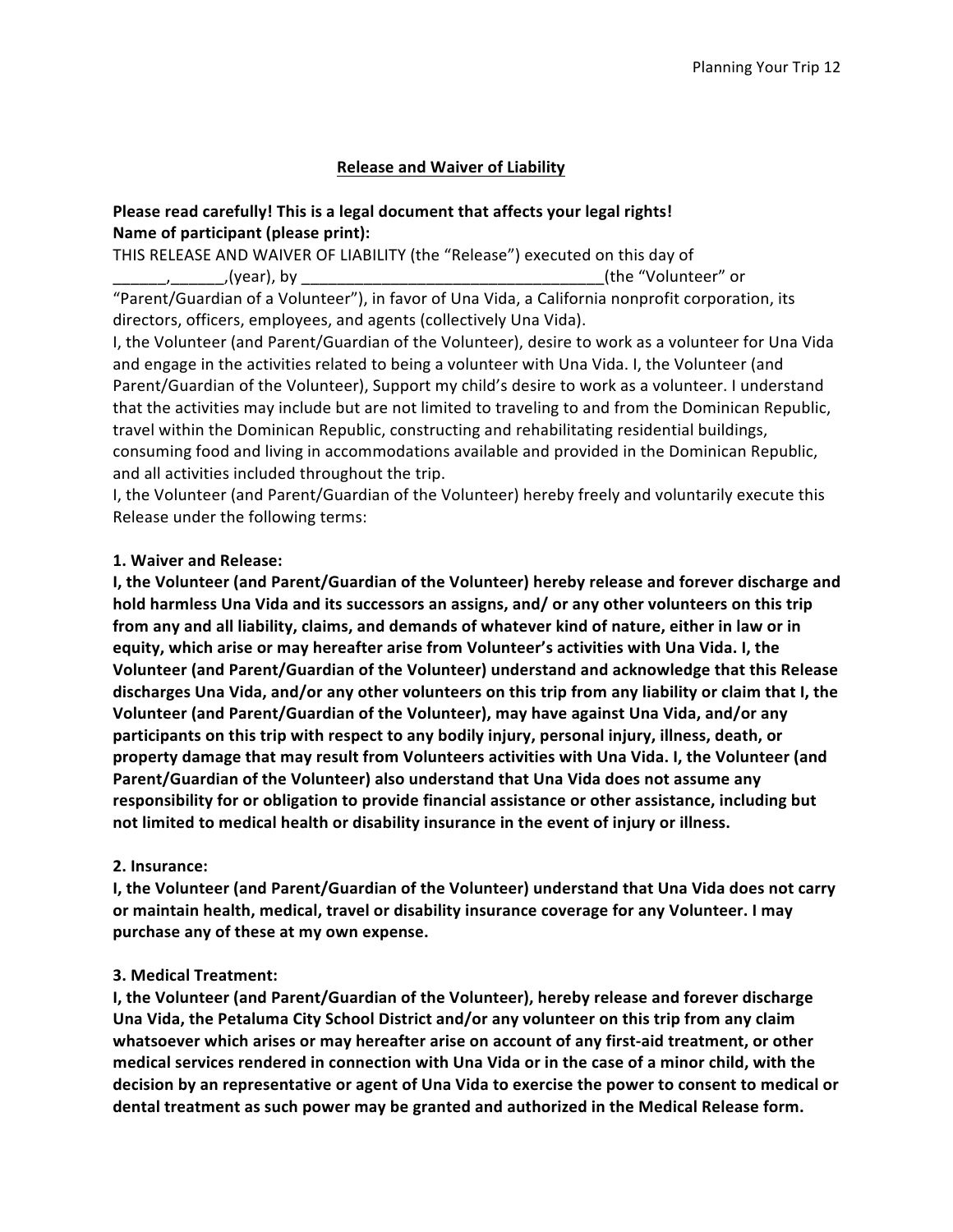#### **4. Assumption of Risk:**

**I, the Volunteer (and Parent/Guardian of the Volunteer), understand that time with Una Vida** may include activities that may be hazardous to the Volunteer, including but not limited to, construction activities, transportation, and moving of supplies. I, the Volunteer (and Parent/Guardian of the Volunteer) recognize and understand that my time with Una Vida may, in some situations, involve inherently dangerous activities. I, the Volunteer (and Parent/Guardian of the Volunteer) hereby expressly and specifically assumes the risk of injury or harm in any and all activities and release Una Vida from all liability for injury, illness, death, or property damage resulting from volunteering.

**5. Photography and Video:**

For and in consideration of my participation in Una Vida I hereby unconditionally grant Una Vida the right to use my name and photographs in any manner deemed fit by Una Vida, for the promotional, advertising, and informational purposes for Una Vida. **6. Other:**

**I, the Volunteer (and Parent/Guardian of the Volunteer) expressly agree that this Release is** intended to be as broad and inclusive as permitted by the laws of the State of California, and that this Release shall be governed by and interpreted in accordance with the laws of the State of California. Volunteer agrees that in the event that any clause or provision of this Release shall be held to be invalid by any event that any clause or provision of this release shall be held to be invalid by any court of competent jurisdiction, the invalidity of such clause or provision shall not otherwise affect the remaining provisions of this Release which shall continue to be enforceable.

To express my understanding of this Release, I sign below.

Name of Parent/Guardian of a Minor Volunteer:

| <b>Parent Signature:</b>      | DATE: |
|-------------------------------|-------|
| <b>Name of Volunteer:</b>     |       |
| <b>Volunteer's Signature:</b> | DATE: |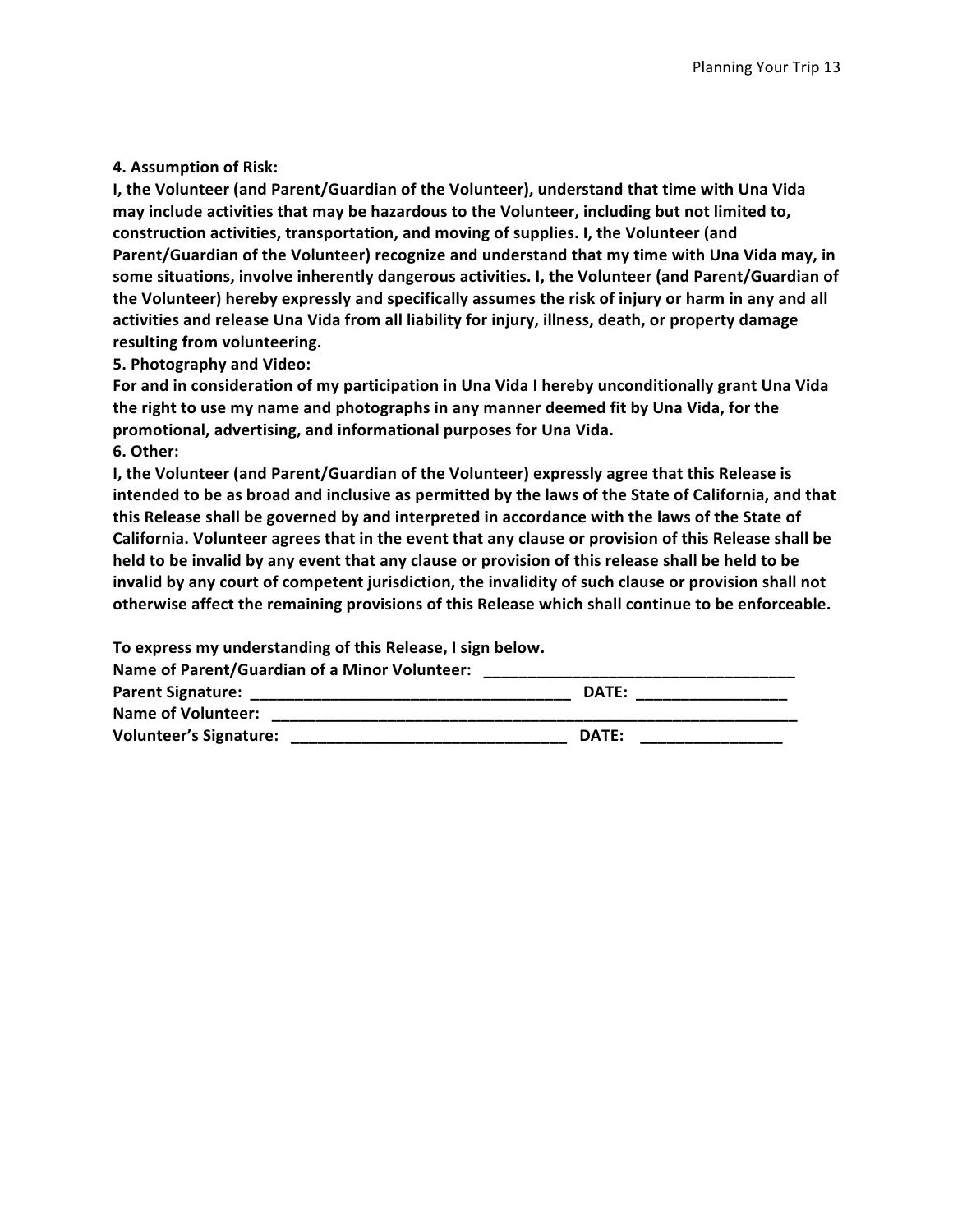### **Medical Release Form**

Emergency Treatment Release Statement: I hereby authorize Una Vida staff to render medical treatment to myself/son/daughter \_\_\_\_\_\_\_\_\_\_\_\_\_\_\_\_\_\_\_\_\_\_\_\_, which, in their judgment, is necessary in the event of illness or injury. I understand that I may or may not be contacted regarding this treatment

| Signature of Participant or Parent/Guardian if under 18__________________________ |  |  |  |  |
|-----------------------------------------------------------------------------------|--|--|--|--|
|                                                                                   |  |  |  |  |
|                                                                                   |  |  |  |  |
|                                                                                   |  |  |  |  |
|                                                                                   |  |  |  |  |
|                                                                                   |  |  |  |  |
|                                                                                   |  |  |  |  |
|                                                                                   |  |  |  |  |
|                                                                                   |  |  |  |  |
|                                                                                   |  |  |  |  |
|                                                                                   |  |  |  |  |

Please list any and all allergies, special medical conditions, special medications, special dietary needs, or health problems with which Una Vida should be aware:

Please list any and all medications that participant/minor takes on a regular basis. Include amounts taken, number of daily doses and whether you want this medication to be administered by Una Vida or whether they will take it themselves:

Are there any medications that you know of that are contraindicated for medications participant/minor is currently taking on a regular basis?

| Does participant wear glasses? if yes, he/she must bring an extra pair.                                         |
|-----------------------------------------------------------------------------------------------------------------|
| Date of last tetanus shot: __________                                                                           |
|                                                                                                                 |
| Office Phone Number:                                                                                            |
| Medical Insurance Carrier and Policy Number: National Action of the Carolina Control of the Carolina Control of |
| Name of                                                                                                         |
| Dentist:                                                                                                        |
| <b>Office Phone Number:</b>                                                                                     |

Dental Insurance Carrier and Policy Number:  $\Box$